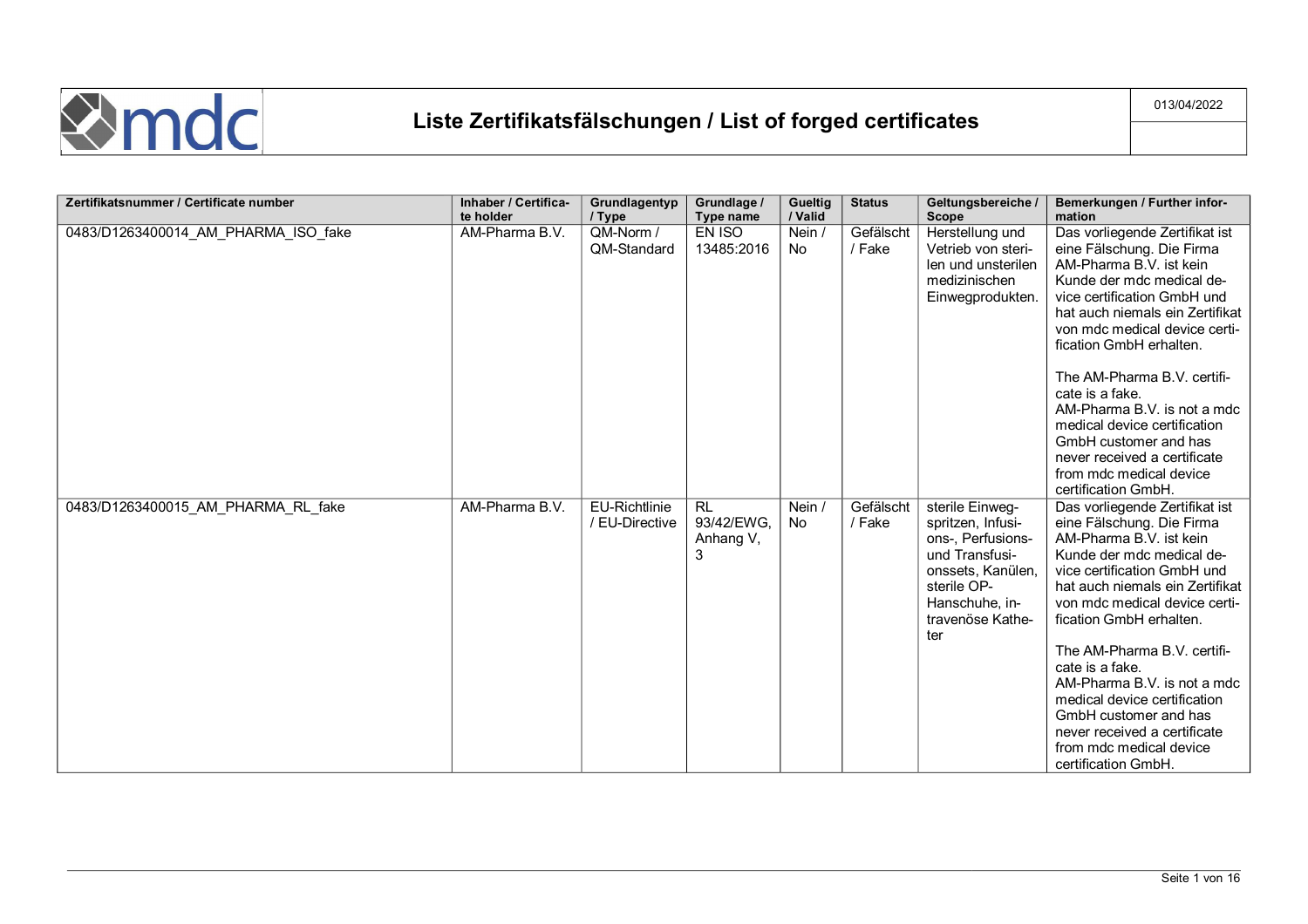

| Zertifikatsnummer / Certificate number       | Inhaber / Certifica-<br>te holder             | Grundlagentyp<br>/ Type                | Grundlage /<br>Type name                                       | Gueltig<br>/ Valid  | <b>Status</b>       | Geltungsbereiche /<br><b>Scope</b>                                                                                                                                                                                              | Bemerkungen / Further infor-<br>mation                                                                                                                                                                                                                                                                                                                                                                                                                                  |
|----------------------------------------------|-----------------------------------------------|----------------------------------------|----------------------------------------------------------------|---------------------|---------------------|---------------------------------------------------------------------------------------------------------------------------------------------------------------------------------------------------------------------------------|-------------------------------------------------------------------------------------------------------------------------------------------------------------------------------------------------------------------------------------------------------------------------------------------------------------------------------------------------------------------------------------------------------------------------------------------------------------------------|
| 0483/E1085600019_fake                        | AS Medizintech-<br>nik GmbH                   | EU-Richtlinie<br>/ EU-Directive        | <b>RL</b><br>93/42/EWG,<br>Anhang II,<br>ohne Ab-<br>schnitt 4 | Nein /<br><b>No</b> | Gefälscht<br>/ Fake | instrumentos<br>quirúrgicos, in-<br>strumentos de<br>AF, endoscopios,<br>implantes de<br>osteosintesis así<br>como clips para<br>aneurisma (cf.<br>anexo)                                                                       | Diese Bescheinigung der AS<br>Medizintechnik GmbH ist eine<br>Fälschung. Die Inhalte stim-<br>men nicht mit der gültigen<br>Bescheinigung überein.<br>The certificate of the AS Me-<br>dizintechnik GmbH is a falsifi-<br>cation. The contents do not<br>agree with the valid certifica-<br>te.                                                                                                                                                                         |
| 0483/E1085600017 fake                        | AS Medizintech-<br>nik GmbH                   | <b>EU-Richtlinie</b><br>/ EU-Directive | <b>RL</b><br>93/42/EWG,<br>Anhang V,<br>3                      | Nein /<br>No        | Gefälscht<br>/ Fake | retractores, ope-<br>ratorios auto-<br>sostenidos                                                                                                                                                                               | Diese Bescheinigung der AS<br>Medizintechnik GmbH ist eine<br>Fälschung. Die Inhalte stim-<br>men nicht mit der gültigen<br>Bescheinigung überein.<br>The certificate of the AS Me-<br>dizintechnik GmbH is a falsifi-<br>cation. The contents do not<br>agree with the valid certifica-<br>te.                                                                                                                                                                         |
| 0483/HRB48209 ATC Medical Technics GmbH fake | <b>ATC MEDICAL</b><br><b>TECHNICS</b><br>GmbH | <b>EU-Richtlinie</b><br>/ EU-Directive | <b>RL</b><br>93/42/EWG.<br>Anhang V,<br>3                      | Nein /<br>No        | Gefälscht<br>/ Fake | sterile disposable<br>syringes, surgical<br>face masks, infu-<br>sion sets, perfu-<br>sion & transfusion<br>sets, sterile nee-<br>dles, sterile surgi-<br>cal gloves, intra-<br>venous catheter<br>and infrared<br>thermometers | Das vorliegende Zertifikat ist<br>eine Fälschung. Die ATC<br>MEDICAL TECHNICS GmbH<br>ist kein Kunde der mdc medi-<br>cal device certification GmbH<br>und hat auch niemals ein<br>Zertifikat von mdc medical<br>device certification GmbH<br>erhalten.<br>The ATC MEDICAL<br><b>TECHNICS GmbH certificate</b><br>is a fake.<br>ATC MEDICAL TECHNICS<br>GmbH is not a mdc medical<br>device certification GmbH<br>customer and has never<br>received a certificate from |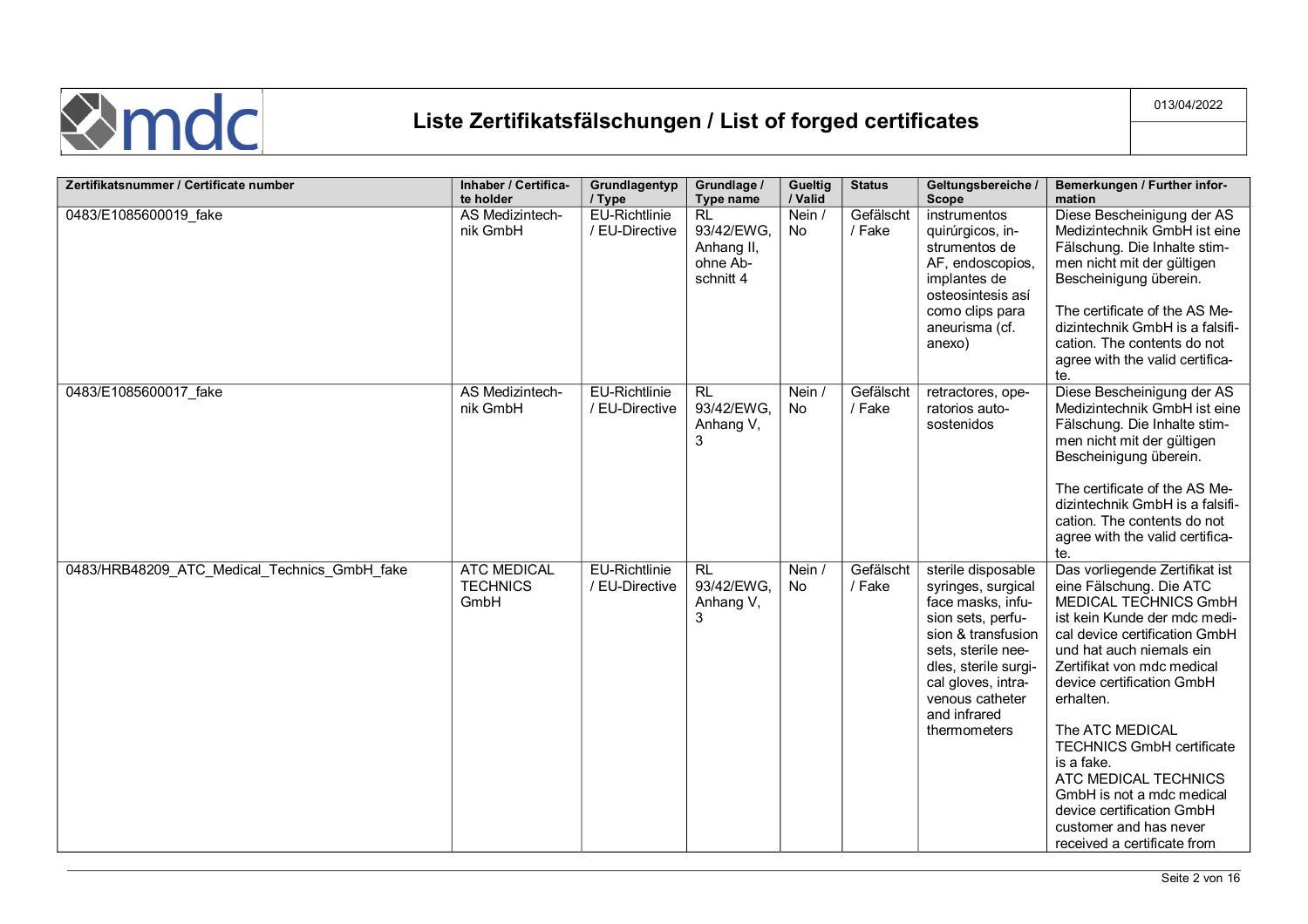

| Zertifikatsnummer / Certificate number | Inhaber / Certifica-<br>te holder | Grundlagentyp<br>/ Type                | Grundlage /<br>Type name                       | Gueltig<br>/ Valid | <b>Status</b>       | Geltungsbereiche /<br><b>Scope</b>                          | Bemerkungen / Further infor-<br>mation                                                                                                                                                                                                                                                                                                                                                   |
|----------------------------------------|-----------------------------------|----------------------------------------|------------------------------------------------|--------------------|---------------------|-------------------------------------------------------------|------------------------------------------------------------------------------------------------------------------------------------------------------------------------------------------------------------------------------------------------------------------------------------------------------------------------------------------------------------------------------------------|
|                                        |                                   |                                        |                                                |                    |                     |                                                             | mdc medical device certifica-<br>tion GmbH.                                                                                                                                                                                                                                                                                                                                              |
| 0483/D1027200005 fake                  | Gerhard Biro                      | <b>EU-Richtlinie</b><br>/ EU-Directive | <b>RL</b><br>93/42/EWG.<br>Anhang V,<br>3 [M]  | Nein /<br>No       | Gefälscht<br>/ Fake | Augentonometer<br>nach Schioetz                             | Das Zertifikat wurde als Vor-<br>lage verwendet, um ein ge-<br>fälschtes Zertifikat nach ISO<br>13485:2012 und ein gefälsch-<br>tes Zertifikat nach ISO<br>9001:2003 zu erstellen.<br>The certificate was used as a<br>template to produce a fake<br>certificate according to ISO<br>13485: 2012 and a fake certif-<br>icate according to ISO 9001:<br>2003.                             |
| 0483/1114.03.11/0 fake                 | H. Buschkühl<br>GmbH              | <b>EU-Richtlinie</b><br>/ EU-Directive | R <sub>L</sub><br>93/42/EWG.<br>Anhang V,<br>3 | Nein /<br>No       | Gefälscht<br>/ Fake | devices for pho-<br>ton therapy<br>based on IR<br>radiation | Diese Bescheinigung von H.<br>Buschkühl GmbH ist eine<br>Fälschung.<br>Ein ungültiges Zertifikat wur-<br>de als Vorlage verwendet, um<br>eine Fälschung mit neuer<br>Gültigkeitsdauer zu erstellen.<br>The certificate of H.<br>Buschkühl GmbH is a falsifi-<br>cation.<br>An invalid certificate was<br>used as a template to create<br>a falsification with new period<br>of validity. |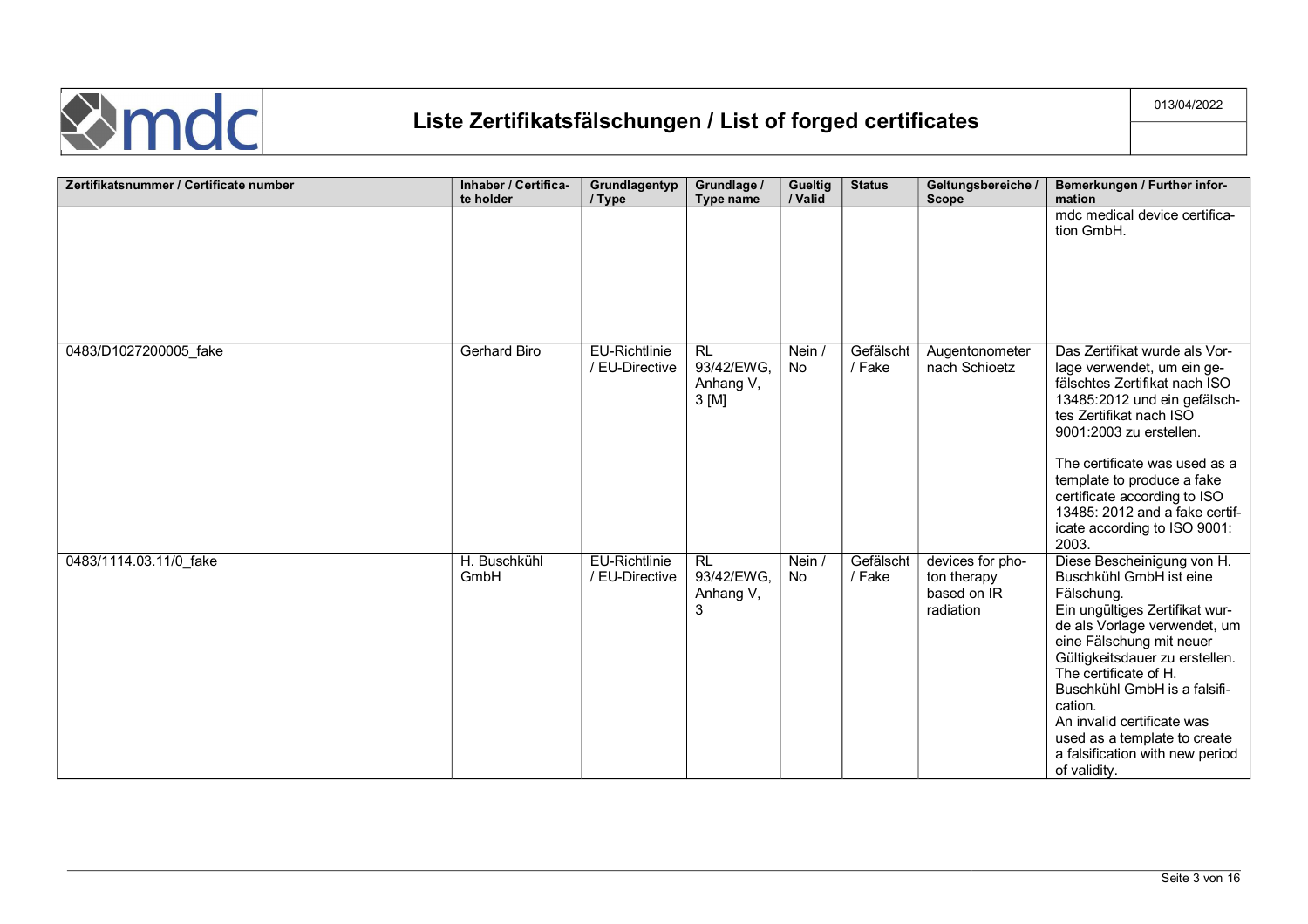

| Zertifikatsnummer / Certificate number  | Inhaber / Certifica-<br>te holder | Grundlagentyp<br>/ Type                | Grundlage /<br>Type name                  | <b>Gueltig</b><br>/ Valid | <b>Status</b>       | Geltungsbereiche /<br><b>Scope</b>                                                                                                                           | Bemerkungen / Further infor-<br>mation                                                                                                                                                                                                                                                                                                                                                                                                                                                 |
|-----------------------------------------|-----------------------------------|----------------------------------------|-------------------------------------------|---------------------------|---------------------|--------------------------------------------------------------------------------------------------------------------------------------------------------------|----------------------------------------------------------------------------------------------------------------------------------------------------------------------------------------------------------------------------------------------------------------------------------------------------------------------------------------------------------------------------------------------------------------------------------------------------------------------------------------|
| 0483/D1235500014 Ortex Poland s c fake  | Ortex Poland s.c.                 | <b>EU-Richtlinie</b><br>/ EU-Directive | <b>RL</b><br>93/42/EWG,<br>Anhang V,<br>3 | Nein /<br>No.             | Gefälscht<br>/ Fake | electro stimula-<br>tors (see attach-<br>ment)                                                                                                               | Das vorliegende Zertifikat ist<br>eine Fälschung. Die Firma<br>Ortex Poland s.c. ist kein<br>Kunde der mdc medical de-<br>vice certification GmbH und<br>hat auch niemals ein Zertifikat<br>von mdc medical device certi-<br>fication GmbH erhalten.<br>The Ortex Poland s.c. certifi-<br>cate is a fake.<br>Ortex Poland s.c. is not a mdc<br>medical device certification<br>GmbH customer and has<br>never received a certificate<br>from mdc medical device<br>certification GmbH. |
| 0483/D1263400015_Phoenix_Pharma_BV_fake | Phoenix Pharma<br><b>BV</b>       | <b>EU-Richtlinie</b><br>/ EU-Directive | <b>RL</b><br>93/42/EWG.<br>Anhang V,<br>3 | Nein /<br><b>No</b>       | Gefälscht<br>/ Fake | sterile Einweg-<br>spritzen, Infusi-<br>ons-, Perfusions-<br>und Transfusi-<br>onssets, Kanülen,<br>sterile OP-<br>Hanschuhe, in-<br>travenöse Kathe-<br>ter | Das vorliegende Zertifikat ist<br>eine Fälschung. Die Firma<br>Phoenix Pharma BV ist kein<br>Kunde der mdc medical de-<br>vice certification GmbH und<br>hat auch niemals ein Zertifikat<br>von mdc medical device certi-<br>fication GmbH erhalten.<br>The Phoenix Pharma BV<br>certificate is a fake.<br>Phoenix Pharma BV is not a<br>mdc medical device certifica-<br>tion GmbH customer and has<br>never received a certificate<br>from mdc medical device<br>certification GmbH. |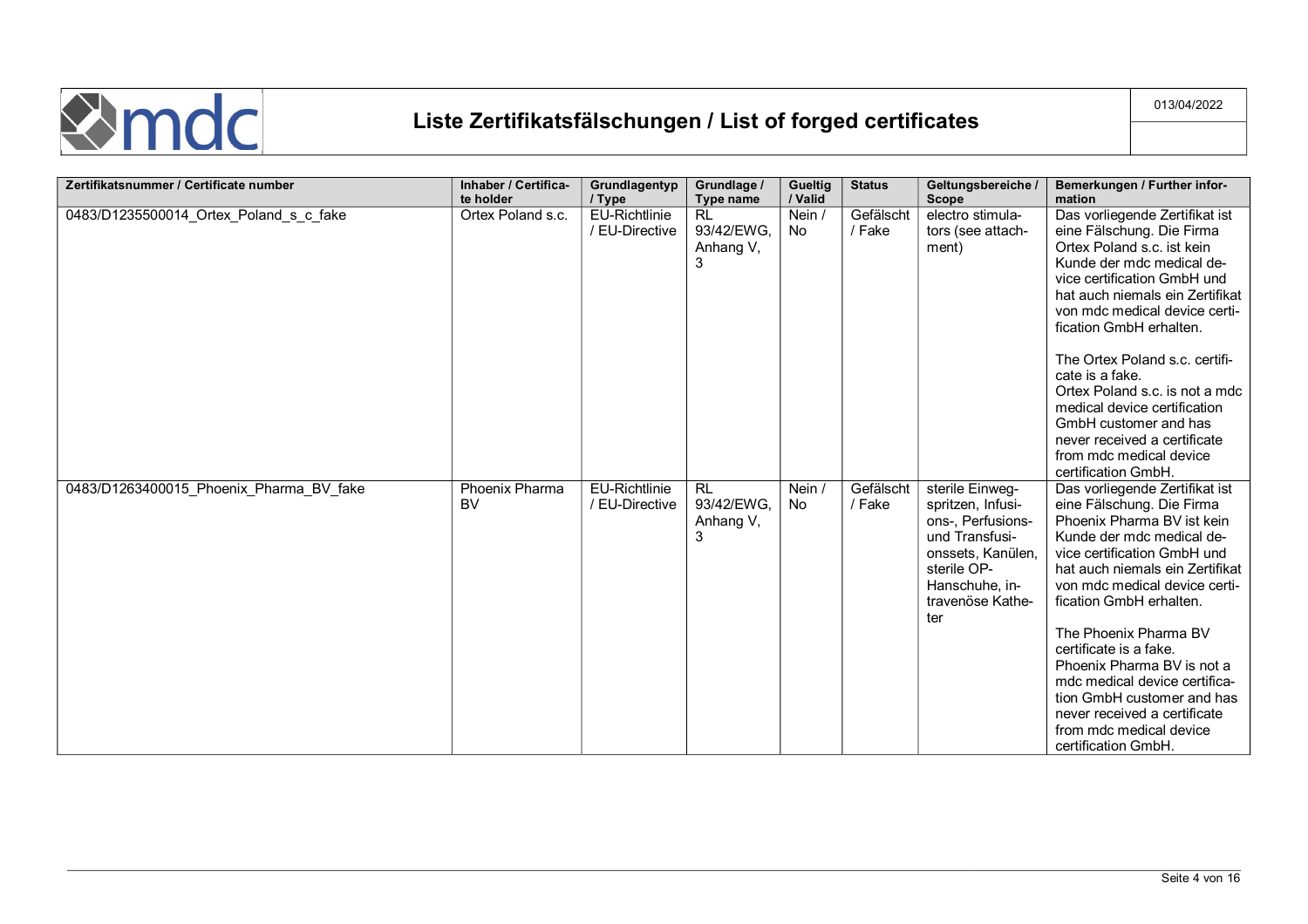

| Zertifikatsnummer / Certificate number | Inhaber / Certifica-    | Grundlagentyp                             | Grundlage /                                                    | Gueltig                 | <b>Status</b>       | Geltungsbereiche /                                                                                                                                                                                                                                                                                                                                                                                       | Bemerkungen / Further infor-                                                                                                                                                                                                                                                                                                                                                                                                                                            |
|----------------------------------------|-------------------------|-------------------------------------------|----------------------------------------------------------------|-------------------------|---------------------|----------------------------------------------------------------------------------------------------------------------------------------------------------------------------------------------------------------------------------------------------------------------------------------------------------------------------------------------------------------------------------------------------------|-------------------------------------------------------------------------------------------------------------------------------------------------------------------------------------------------------------------------------------------------------------------------------------------------------------------------------------------------------------------------------------------------------------------------------------------------------------------------|
| D1263400015_fake                       | te holder<br>POTOKY LLC | / Type<br>EU-Richtlinie<br>/ EU-Directive | Type name<br><b>RL</b><br>93/42/EWG,<br>Anhang V,<br>3         | / Valid<br>Nein /<br>No | Gefälscht<br>/ Fake | <b>Scope</b><br>distribution of<br>disposable surgi-<br>cal face mask                                                                                                                                                                                                                                                                                                                                    | mation<br>Das vorliegende Zertifikat ist<br>eine Fälschung. Die Firma<br>POTOKY LLC ist kein Kunde<br>der mdc medical device certi-<br>fication GmbH und hat auch<br>niemals ein Zertifikat von mdc<br>medical device certification<br>GmbH erhalten.<br>The POTOKY LLC certificate<br>is a fake.<br>POTOKY LLC is not a mdc<br>medical device certification<br>GmbH customer and has<br>never received a certificate<br>from mdc medical device<br>certification GmbH. |
| 0483/0787.16.12/1 fake                 | SternMed GmbH           | <b>EU-Richtlinie</b><br>/ EU-Directive    | <b>RL</b><br>93/42/EWG,<br>Anhang II,<br>ohne Ab-<br>schnitt 4 | Nein /<br>No            | Gefälscht<br>/ Fake | Ultrasound units<br>incl. probes, X-<br>ray equipment,<br>Magnetic reso-<br>nance imaging \\<br>imaging devices<br>, high frequency<br>units, operation<br>table, operation<br>lighting systems,<br>anaesthesia<br>units, ventilators,<br>infusion and<br>syringe pumps,<br>incubators, defib-<br>rillators surgical<br>instruments,<br>sterilization and<br>disinfection ma-<br>chines (see an-<br>nex) | Die Bescheinigung der<br>STERNMED GmbH ist eine<br>Fälschung. Ein Zertifikat mit<br>dieser Registriernummer<br>wurde nie ausgestellt. The<br>certificate of the STERNMED<br>GmbH is a falsification. A<br>certificate with this registra-<br>tion number was never is-<br>sued.                                                                                                                                                                                         |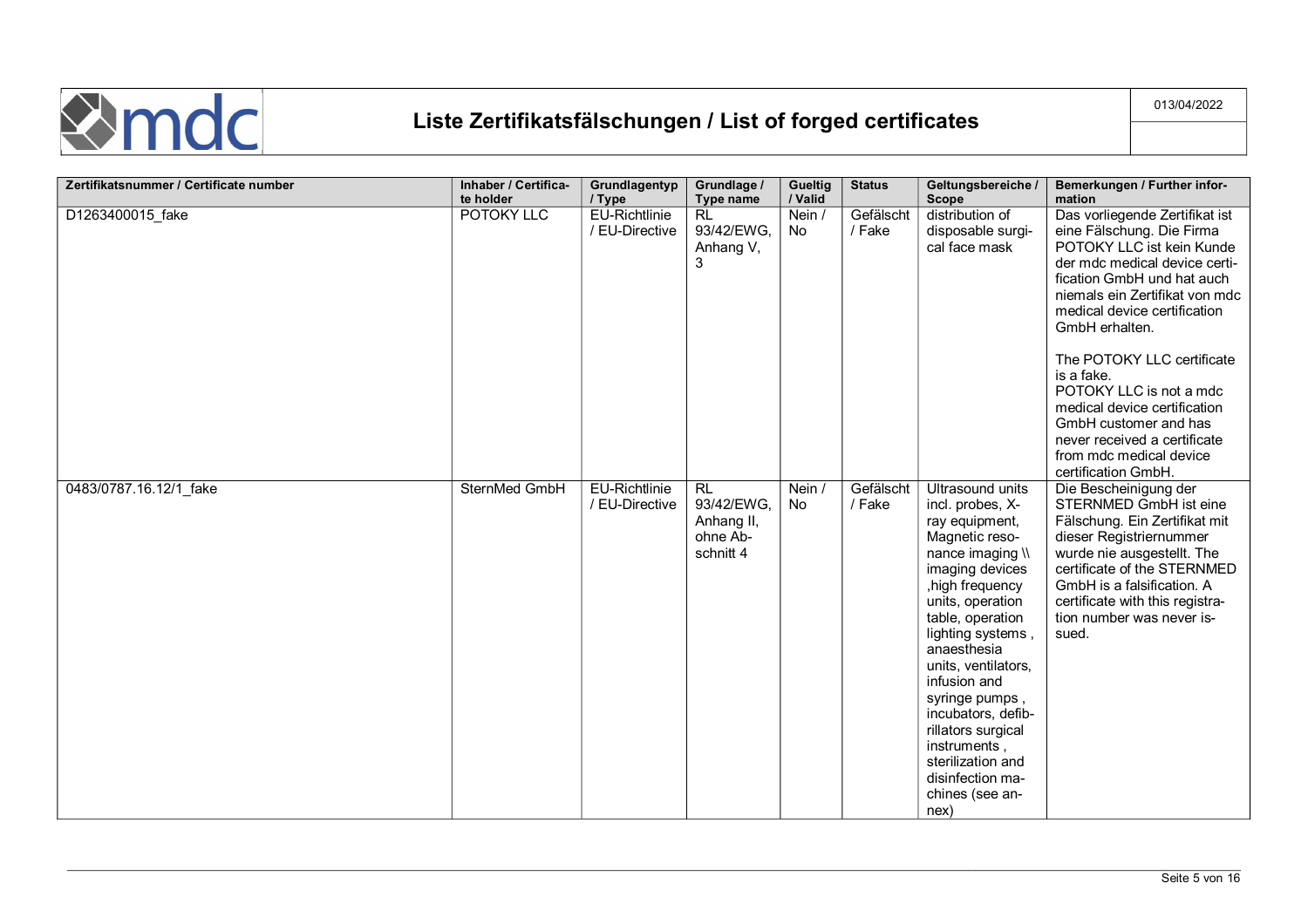

| Zertifikatsnummer / Certificate number      | Inhaber / Certifica-                   | Grundlagentyp                          | Grundlage /                               | Gueltig             | <b>Status</b>       | Geltungsbereiche /                                                                                                                                                                                                                       | Bemerkungen / Further infor-                                                                                                                                                                                                                                                                                                                                                                                                                                                                                                  |
|---------------------------------------------|----------------------------------------|----------------------------------------|-------------------------------------------|---------------------|---------------------|------------------------------------------------------------------------------------------------------------------------------------------------------------------------------------------------------------------------------------------|-------------------------------------------------------------------------------------------------------------------------------------------------------------------------------------------------------------------------------------------------------------------------------------------------------------------------------------------------------------------------------------------------------------------------------------------------------------------------------------------------------------------------------|
|                                             | te holder                              | / Type                                 | Type name                                 | / Valid             |                     | <b>Scope</b>                                                                                                                                                                                                                             | mation                                                                                                                                                                                                                                                                                                                                                                                                                                                                                                                        |
| 0483/D1263400015_World_Food_Trading_BV_fake | World Food Tra-<br>ding BV             | <b>EU-Richtlinie</b><br>/ EU-Directive | <b>RL</b><br>93/42/EWG.<br>Anhang V,<br>3 | Nein /<br><b>No</b> | Gefälscht<br>/ Fake | sterile Einweg-<br>spritzen, Infusi-<br>ons-, Perfusions-<br>und Transfusi-<br>onssets, Kanülen,<br>sterile OP-<br>Hanschuhe, in-<br>travenöse Kathe-<br>ter                                                                             | Das vorliegende Zertifikat ist<br>eine Fälschung. Die Firma<br>World Food Trading BV ist<br>kein Kunde der mdc medical<br>device certification GmbH<br>und hat auch niemals ein<br>Zertifikat von mdc medical<br>device certification GmbH<br>erhalten.                                                                                                                                                                                                                                                                       |
|                                             |                                        |                                        |                                           |                     |                     |                                                                                                                                                                                                                                          | The World Food Trading BV<br>certificate is a fake.<br>World Food Trading BV is not<br>a mdc medical device certifi-<br>cation GmbH customer and<br>has never received a certifi-<br>cate from mdc medical device<br>certification GmbH.                                                                                                                                                                                                                                                                                      |
| 0483/D1263400017 Nasza Chata Medical FAKE   | Nasza Chata<br><b>Medical Products</b> | <b>EU-Richtlinie</b><br>/ EU-Directive | <b>RL</b><br>93/42/EWG.<br>Anhang V,<br>3 | Nein /<br><b>No</b> | Gefälscht<br>/ Fake | sterile disposable<br>syringes, infusion<br>sets, perfusion<br>sets and transfu-<br>sion sets, sterile<br>needles, sterile<br>surgical gloves,<br>intravenous cath-<br>eters, surgical<br>gowns, surgical<br>kits and surgical<br>drapes | Das vorliegende Zertifikat ist<br>eine Fälschung. Die Firma<br>Nasza Chata Medical Pro-<br>ducts ist kein Kunde der mdc<br>medical device certification<br>GmbH und hat auch niemals<br>ein Zertifikat von mdc medical<br>device certification GmbH<br>erhalten.<br>The Nasza Chata Medical<br>Products certificate is a fake.<br>Nasza Chata Medical Prod-<br>ucts is not a mdc medical<br>device certification GmbH<br>customer and has never<br>received a certificate from<br>mdc medical device certifica-<br>tion GmbH. |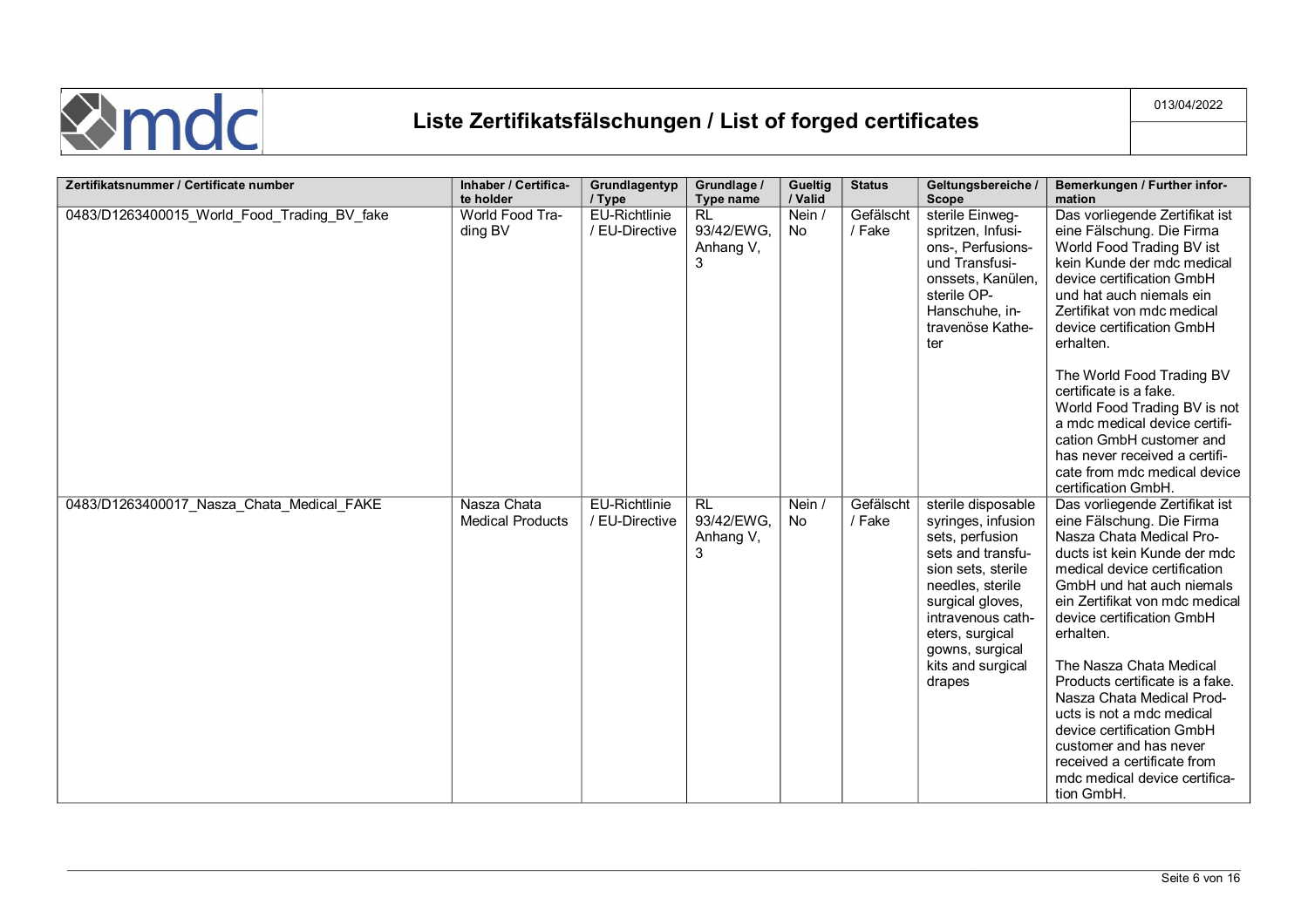

| Zertifikatsnummer / Certificate number    | Inhaber / Certifica-                              | Grundlagentyp | Grundlage /           | Gueltig             | <b>Status</b>       | Geltungsbereiche /                                                                                                                               | Bemerkungen / Further infor-                                                                                                                                                                                                                                                                                                                       |
|-------------------------------------------|---------------------------------------------------|---------------|-----------------------|---------------------|---------------------|--------------------------------------------------------------------------------------------------------------------------------------------------|----------------------------------------------------------------------------------------------------------------------------------------------------------------------------------------------------------------------------------------------------------------------------------------------------------------------------------------------------|
|                                           | te holder                                         | / Type        | Type name             | / Valid             |                     | <b>Scope</b>                                                                                                                                     | mation                                                                                                                                                                                                                                                                                                                                             |
| 0483_E4455693625_AMNOTEC_EN_ISO_7151_FAKE | <b>AMNOTEC Inter-</b><br>national Medical<br>GmbH |               | EN ISO<br>7151        | Nein /<br>No        | Gefälscht<br>/ Fake | General Re-<br>quirements &<br>Test Methods,<br>No Cutting and<br>Articulated In-<br>struments                                                   | Diese Bescheinigung der<br><b>AMNOTEC International</b><br>Medical GmbH ist eine Fäl-<br>schung. Die Inhalte stimmen<br>nicht mit den gültigen Be-<br>scheinigungen überein.<br>This certificate from<br><b>AMNOTEC International</b><br>Medical GmbH is a falsificati-<br>on. The contents do not cor-<br>respond to the valid certifica-<br>tes. |
| 0483 F8525478510 AMNOTEC BS EN 13402 FAKE | <b>AMNOTEC Inter-</b><br>national Medical<br>GmbH |               | <b>BS EN</b><br>13402 | Nein /<br>No        | Gefälscht<br>/ Fake | Surgical and<br>dental hand in-<br>struments.<br>Determination of<br>resistance<br>against<br>autoclaving, cor-<br>rosión and termal<br>exposure | Diese Bescheinigung der<br><b>AMNOTEC International</b><br>Medical GmbH ist eine Fäl-<br>schung. Die Inhalte stimmen<br>nicht mit den gültigen Be-<br>scheinigungen überein.<br>This certificate from<br>AMNOTEC International<br>Medical GmbH is a falsificati-<br>on. The contents do not cor-<br>respond to the valid certifica-<br>tes.        |
| 0483_H1000252512_AMNOTEC_ASTM_F_899_FAKE  | <b>AMNOTEC Inter-</b><br>national Medical<br>GmbH |               | <b>ASTM F</b><br>899  | Nein /<br><b>No</b> | Gefälscht<br>/ Fake | Standard Specifi-<br>cation for<br>Wrought<br><b>Stainless Steels</b><br>for Surgical In-<br>struments                                           | Diese Bescheinigung der<br><b>AMNOTEC</b> International<br>Medical GmbH ist eine Fäl-<br>schung. Die Inhalte stimmen<br>nicht mit den gültigen Be-<br>scheinigungen überein.<br>This certificate from<br><b>AMNOTEC International</b><br>Medical GmbH is a falsificati-<br>on. The contents do not cor-<br>respond to the valid certifica-<br>tes. |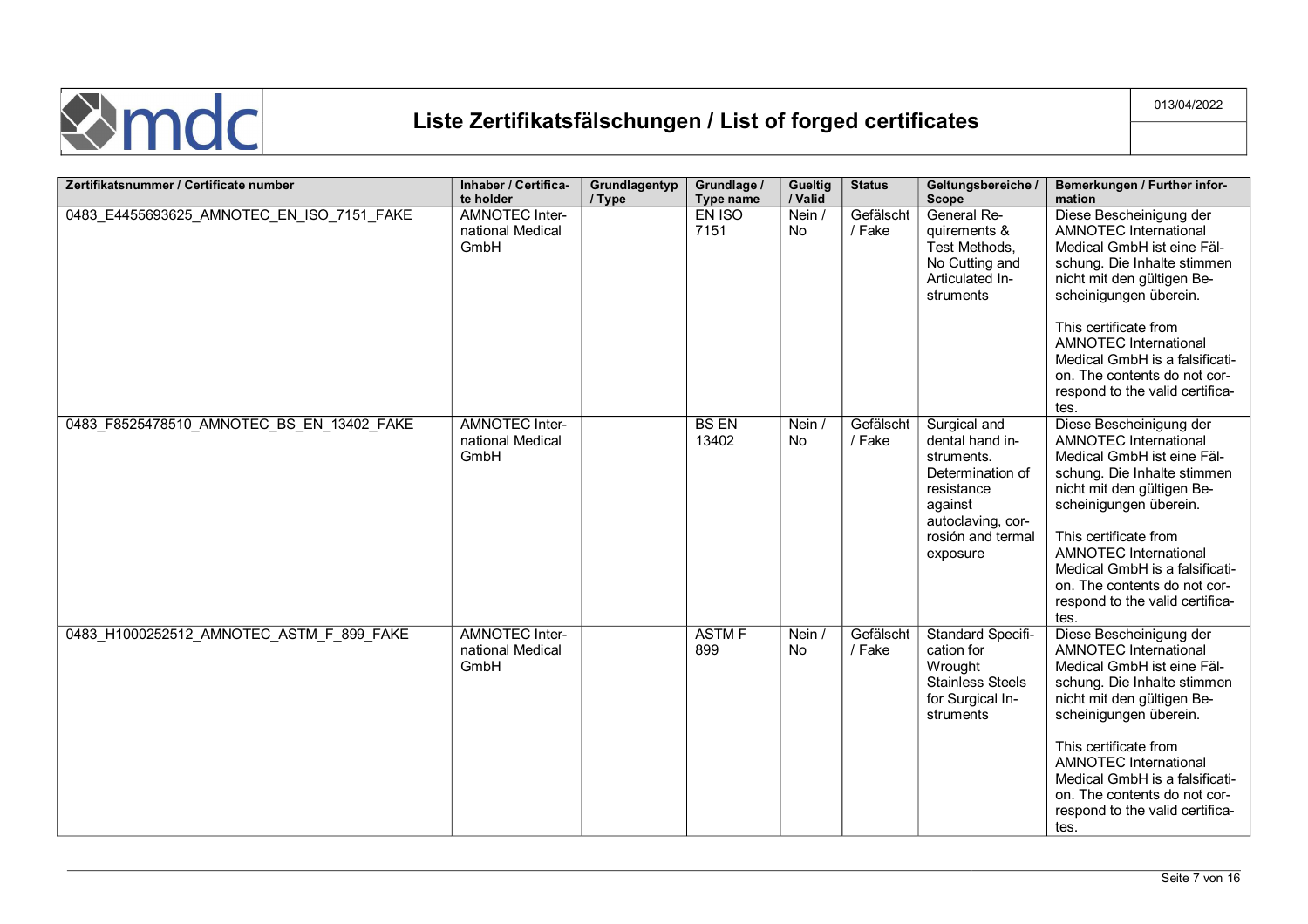

| Zertifikatsnummer / Certificate number     | Inhaber / Certifica-<br>te holder                 | Grundlagentyp<br>/ Type | Grundlage /<br>Type name | <b>Gueltig</b><br>/ Valid | <b>Status</b>       | Geltungsbereiche /<br><b>Scope</b>                                       | Bemerkungen / Further infor-<br>mation                                                                                                                                                                                                                                                                                                             |
|--------------------------------------------|---------------------------------------------------|-------------------------|--------------------------|---------------------------|---------------------|--------------------------------------------------------------------------|----------------------------------------------------------------------------------------------------------------------------------------------------------------------------------------------------------------------------------------------------------------------------------------------------------------------------------------------------|
| 0483_K8009862514_AMNOTEC_BS_EN_868_FAKE    | <b>AMNOTEC Inter-</b><br>national Medical<br>GmbH |                         | <b>BS EN 868</b>         | Nein /<br>No.             | Gefälscht<br>/ Fake | Packaging mate-<br>rials for terminally<br>sterilized medical<br>devices | Diese Bescheinigung der<br><b>AMNOTEC International</b><br>Medical GmbH ist eine Fäl-<br>schung. Die Inhalte stimmen<br>nicht mit den gültigen Be-<br>scheinigungen überein.<br>This certificate from<br><b>AMNOTEC International</b><br>Medical GmbH is a falsificati-<br>on. The contents do not cor-<br>respond to the valid certifica-<br>tes. |
| 0483_M7444521451_AMNOTEC_EN_ISO_11607_FAKE | <b>AMNOTEC Inter-</b><br>national Medical<br>GmbH |                         | EN ISO<br>11607          | Nein /<br>No              | Gefälscht<br>/ Fake | Packing for ter-<br>minally sterilized<br>medical devices                | Diese Bescheinigung der<br><b>AMNOTEC International</b><br>Medical GmbH ist eine Fäl-<br>schung. Die Inhalte stimmen<br>nicht mit den gültigen Be-<br>scheinigungen überein.<br>This certificate from<br><b>AMNOTEC International</b><br>Medical GmbH is a falsificati-<br>on. The contents do not cor-<br>respond to the valid certifica-<br>tes. |
| 0483 Q1020036985 AMNOTEC EN 285 FAKE.pdf   | AMNOTEC Inter-<br>national Medical<br>GmbH        |                         | <b>EN 285</b>            | Nein /<br><b>No</b>       | Gefälscht<br>/ Fake | Sterilization-<br>Steam Sterilizers-<br>Large sterilizers                | Diese Bescheinigung der<br><b>AMNOTEC International</b><br>Medical GmbH ist eine Fäl-<br>schung. Die Inhalte stimmen<br>nicht mit den gültigen Be-<br>scheinigungen überein.<br>This certificate from<br><b>AMNOTEC International</b><br>Medical GmbH is a falsificati-<br>on. The contents do not cor-<br>respond to the valid certifica-<br>tes. |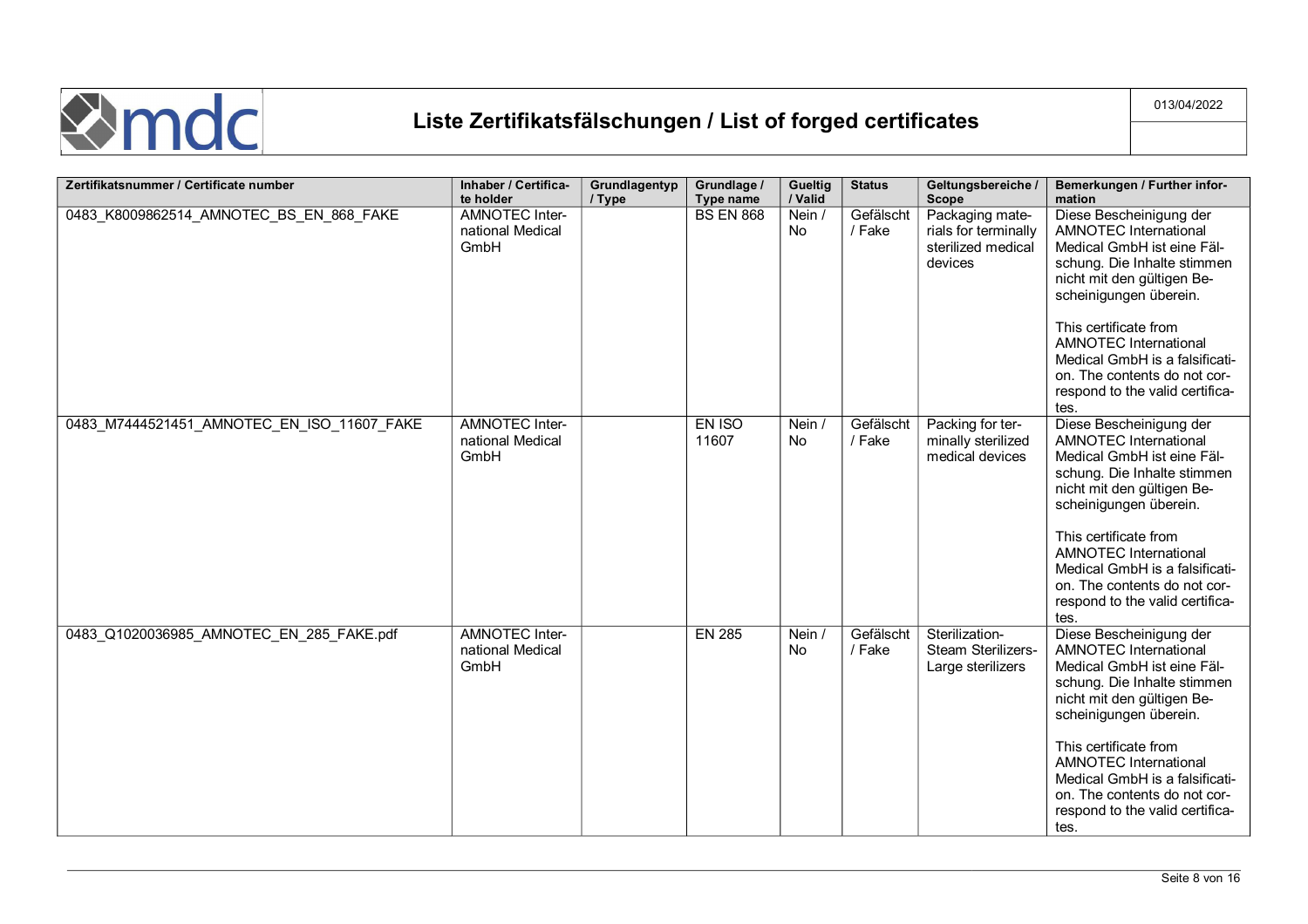

| Zertifikatsnummer / Certificate number  | Inhaber / Certifica-                                    | Grundlagentyp            | Grundlage /                   | <b>Gueltig</b>          | <b>Status</b>       | Geltungsbereiche /                                                                                                              | Bemerkungen / Further infor-                                                                                                                                                                                                                                                                                                                                 |
|-----------------------------------------|---------------------------------------------------------|--------------------------|-------------------------------|-------------------------|---------------------|---------------------------------------------------------------------------------------------------------------------------------|--------------------------------------------------------------------------------------------------------------------------------------------------------------------------------------------------------------------------------------------------------------------------------------------------------------------------------------------------------------|
| 0483_R7142900054_AMNOTEC_DIN_58295_FAKE | te holder<br>AMNOTEC Inter-<br>national Medical<br>GmbH | / Type                   | Type name<br><b>DIN 58295</b> | / Valid<br>Nein /<br>No | Gefälscht<br>/ Fake | <b>Scope</b><br>Medical Instru-<br>ments-<br>Retractors type<br>Volkmann                                                        | mation<br>Diese Bescheinigung der<br><b>AMNOTEC International</b><br>Medical GmbH ist eine Fäl-<br>schung. Die Inhalte stimmen<br>nicht mit den gültigen Be-<br>scheinigungen überein.<br>This certificate from<br><b>AMNOTEC International</b><br>Medical GmbH is a falsificati-<br>on. The contents do not cor-<br>respond to the valid certifica-<br>tes. |
| 0483 R8005278832 AMNOTEC DIN 58298 FAKE | <b>AMNOTEC Inter-</b><br>national Medical<br>GmbH       |                          | <b>DIN 58298</b>              | Nein /<br><b>No</b>     | Gefälscht<br>/ Fake | Medical Instru-<br>ments - Materi-<br>als, Finish and<br>Testing                                                                | Diese Bescheinigung der<br><b>AMNOTEC International</b><br>Medical GmbH ist eine Fäl-<br>schung. Die Inhalte stimmen<br>nicht mit den gültigen Be-<br>scheinigungen überein.<br>This certificate from<br><b>AMNOTEC International</b><br>Medical GmbH is a falsificati-<br>on. The contents do not cor-<br>respond to the valid certifica-<br>tes.           |
| 0483_R8555296323_AMNOTEC_ISO_9001_FAKE  | <b>AMNOTEC Inter-</b><br>national Medical<br>GmbH       | QM-Norm /<br>QM-Standard | <b>ISO 9001</b>               | Nein /<br>No.           | Gefälscht<br>/ Fake | Manufacturing<br>and distribution of<br>Medical and<br>Endoscopic In-<br>struments, con-<br>tainer system and<br>repair service | Diese Bescheinigung der<br><b>AMNOTEC International</b><br>Medical GmbH ist eine Fäl-<br>schung. Die Inhalte stimmen<br>nicht mit den gültigen Be-<br>scheinigungen überein.<br>This certificate from<br><b>AMNOTEC International</b><br>Medical GmbH is a falsificati-<br>on. The contents do not cor-<br>respond to the valid certifica-<br>tes.           |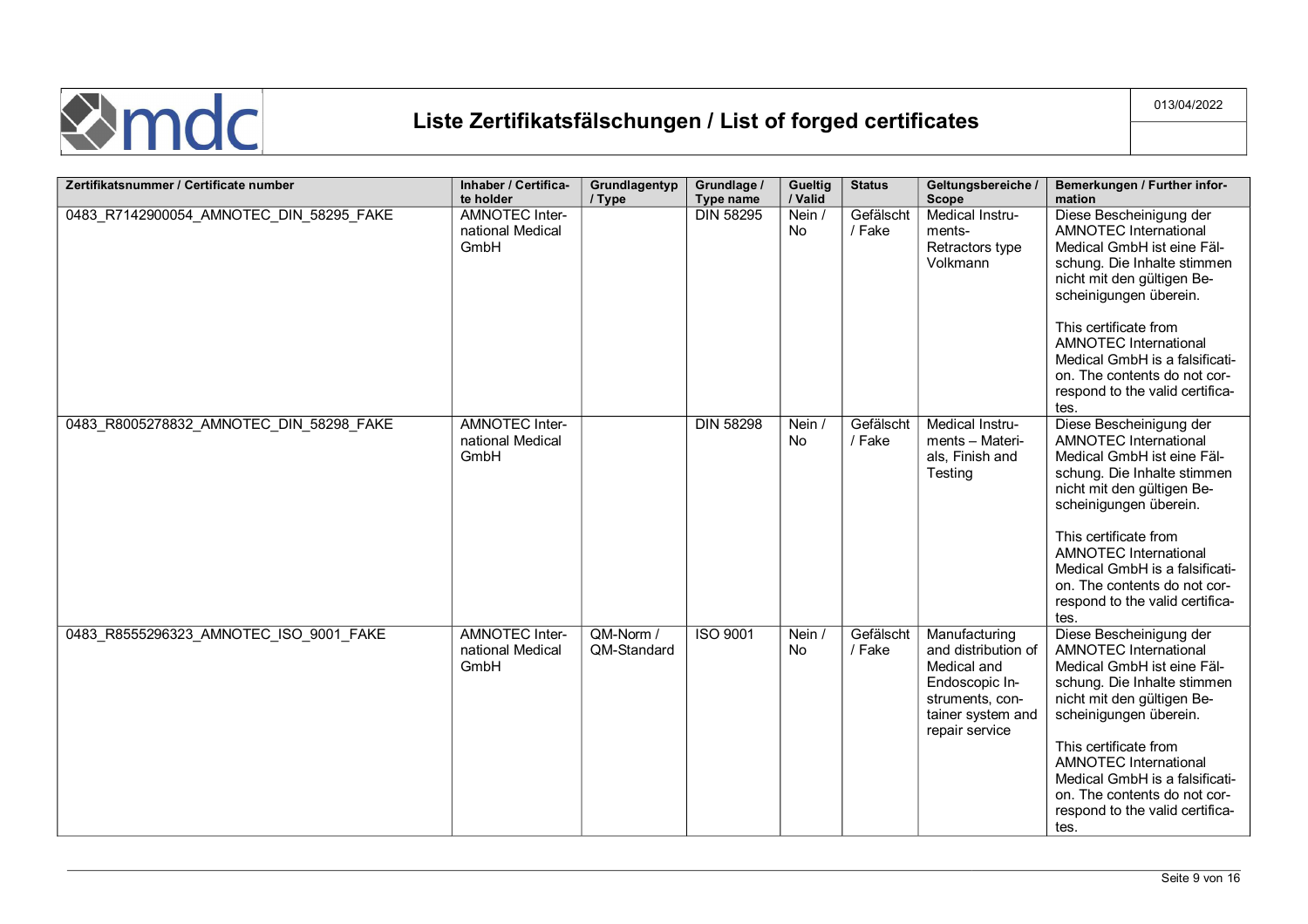

| Zertifikatsnummer / Certificate number   | Inhaber / Certifica-                              | Grundlagentyp | Grundlage /       | <b>Gueltig</b>      | <b>Status</b>       | Geltungsbereiche /                                                                               | Bemerkungen / Further infor-                                                                                                                                                                                                                                                                                                                       |
|------------------------------------------|---------------------------------------------------|---------------|-------------------|---------------------|---------------------|--------------------------------------------------------------------------------------------------|----------------------------------------------------------------------------------------------------------------------------------------------------------------------------------------------------------------------------------------------------------------------------------------------------------------------------------------------------|
|                                          | te holder                                         | / Type        | Type name         | / Valid             |                     | <b>Scope</b>                                                                                     | mation                                                                                                                                                                                                                                                                                                                                             |
| 0483_T7899620030_AMNOTEC_ISO_7741_FAKE   | <b>AMNOTEC Inter-</b><br>national Medical<br>GmbH |               | <b>ISO 7741</b>   | Nein /<br>No        | Gefälscht<br>/ Fake | Corrosion Re-<br>sistance,<br><b>Heat Treatment</b><br>and Hardness of<br><b>Component Parts</b> | Diese Bescheinigung der<br>AMNOTEC International<br>Medical GmbH ist eine Fäl-<br>schung. Die Inhalte stimmen<br>nicht mit den gültigen Be-<br>scheinigungen überein.<br>This certificate from<br><b>AMNOTEC International</b><br>Medical GmbH is a falsificati-                                                                                   |
|                                          |                                                   |               |                   |                     |                     |                                                                                                  | on. The contents do not cor-<br>respond to the valid certifica-<br>tes.                                                                                                                                                                                                                                                                            |
| 0483 T8574124215 AMNOTEC EN 868 FAKE     | <b>AMNOTEC Inter-</b><br>national Medical<br>GmbH |               | <b>EN 868</b>     | Nein /<br>No        | Gefälscht<br>/ Fake | Packing for ter-<br>minally sterilized<br>medical devices                                        | Diese Bescheinigung der<br><b>AMNOTEC International</b><br>Medical GmbH ist eine Fäl-<br>schung. Die Inhalte stimmen<br>nicht mit den gültigen Be-<br>scheinigungen überein.<br>This certificate from<br><b>AMNOTEC International</b><br>Medical GmbH is a falsificati-<br>on. The contents do not cor-<br>respond to the valid certifica-<br>tes. |
| 0483_T8855200121_AMNOTEC_DIN_EN_868_FAKE | <b>AMNOTEC Inter-</b><br>national Medical<br>GmbH |               | <b>DIN EN 868</b> | Nein /<br><b>No</b> | Gefälscht<br>/ Fake | Packaging for<br>terminally steri-<br>lized medical<br>devices                                   | Diese Bescheinigung der<br><b>AMNOTEC</b> International<br>Medical GmbH ist eine Fäl-<br>schung. Die Inhalte stimmen<br>nicht mit den gültigen Be-<br>scheinigungen überein.<br>This certificate from<br><b>AMNOTEC International</b><br>Medical GmbH is a falsificati-<br>on. The contents do not cor-<br>respond to the valid certifica-<br>tes. |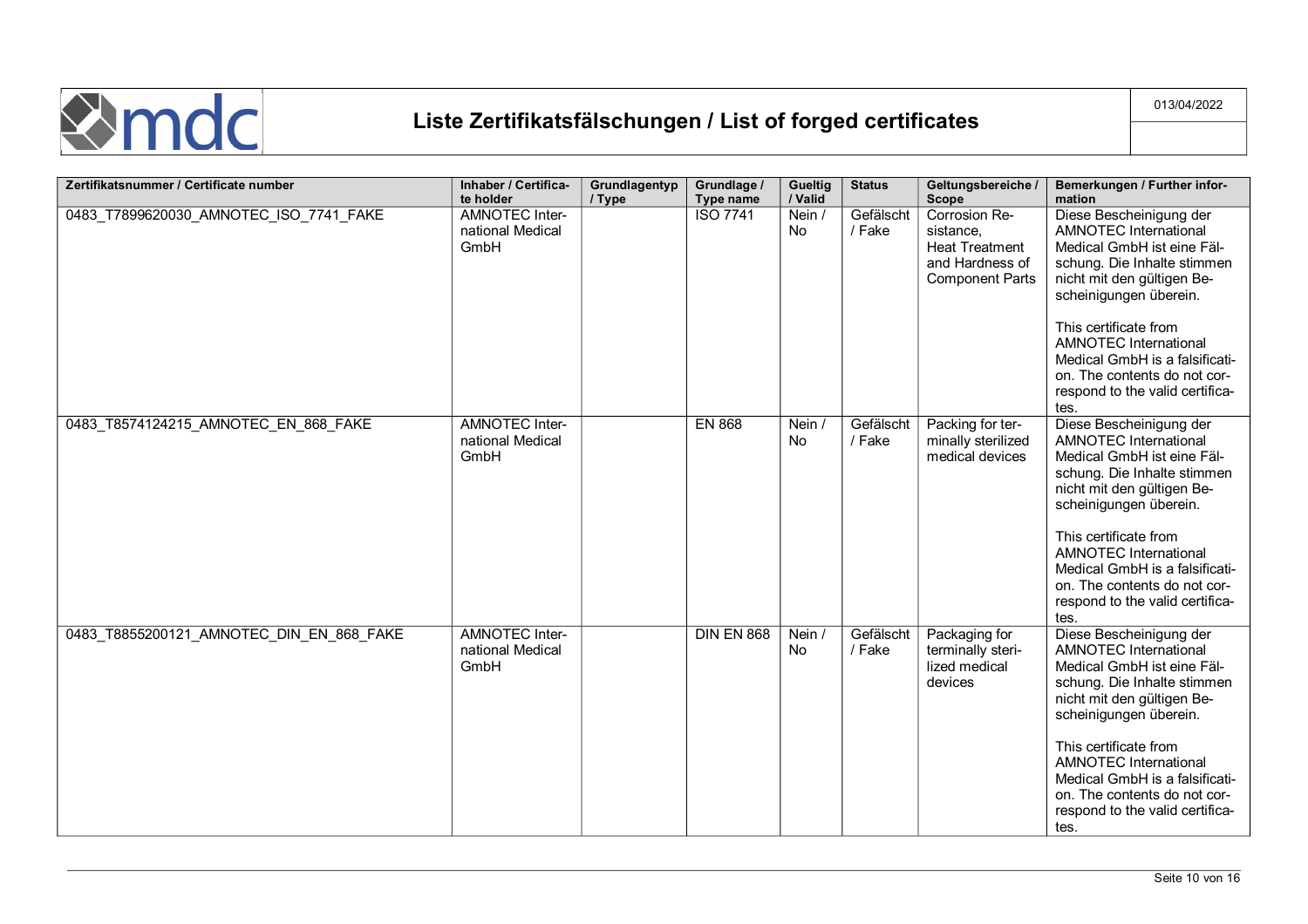

| Zertifikatsnummer / Certificate number            | Inhaber / Certifica-                              | Grundlagentyp | Grundlage /                | <b>Gueltig</b> | <b>Status</b>       | Geltungsbereiche /                                                                                                      | Bemerkungen / Further infor-                                                                                                                                                                                                                                                                                                                       |
|---------------------------------------------------|---------------------------------------------------|---------------|----------------------------|----------------|---------------------|-------------------------------------------------------------------------------------------------------------------------|----------------------------------------------------------------------------------------------------------------------------------------------------------------------------------------------------------------------------------------------------------------------------------------------------------------------------------------------------|
|                                                   | te holder                                         | / Type        | Type name                  | / Valid        |                     | <b>Scope</b>                                                                                                            | mation                                                                                                                                                                                                                                                                                                                                             |
| 0483_U8574958547_AMNOTEC_ASTM_A967_FAKE           | <b>AMNOTEC Inter-</b><br>national Medical<br>GmbH |               | <b>ASTM A</b><br>967       | Nein /<br>No   | Gefälscht<br>/ Fake | <b>Standard Specifi-</b><br>cation and Chem-<br>ical<br>Passivation<br>Treatment for<br><b>Stainless Steel</b><br>Parts | Diese Bescheinigung der<br><b>AMNOTEC International</b><br>Medical GmbH ist eine Fäl-<br>schung. Die Inhalte stimmen<br>nicht mit den gültigen Be-<br>scheinigungen überein.<br>This certificate from<br><b>AMNOTEC International</b><br>Medical GmbH is a falsificati-<br>on. The contents do not cor-<br>respond to the valid certifica-<br>tes. |
| 0483_W5478524112_AMNOTEC_BS_EN_ISO_7153_FAKE      | <b>AMNOTEC Inter-</b><br>national Medical<br>GmbH |               | <b>BS EN ISO</b><br>7153   | Nein /<br>No   | Gefälscht<br>/ Fake | Surgical instru-<br>ments. Metallic<br>materials.<br><b>Stainless Steel</b>                                             | Diese Bescheinigung der<br>AMNOTEC International<br>Medical GmbH ist eine Fäl-<br>schung. Die Inhalte stimmen<br>nicht mit den gültigen Be-<br>scheinigungen überein.<br>This certificate from<br><b>AMNOTEC International</b><br>Medical GmbH is a falsificati-<br>on. The contents do not cor-<br>respond to the valid certifica-<br>tes.        |
| 0483_Y500098784_AMNOTEC_DIN_EN_ISO_17665_FAK<br>Е | <b>AMNOTEC Inter-</b><br>national Medical<br>GmbH |               | <b>DIN EN ISO</b><br>17665 | Nein /<br>No   | Gefälscht<br>/ Fake | Sterilization of<br>health care prod-<br>ucts- Moist heat                                                               | Diese Bescheinigung der<br><b>AMNOTEC International</b><br>Medical GmbH ist eine Fäl-<br>schung. Die Inhalte stimmen<br>nicht mit den gültigen Be-<br>scheinigungen überein.<br>This certificate from<br><b>AMNOTEC International</b><br>Medical GmbH is a falsificati-<br>on. The contents do not cor-<br>respond to the valid certifica-<br>tes. |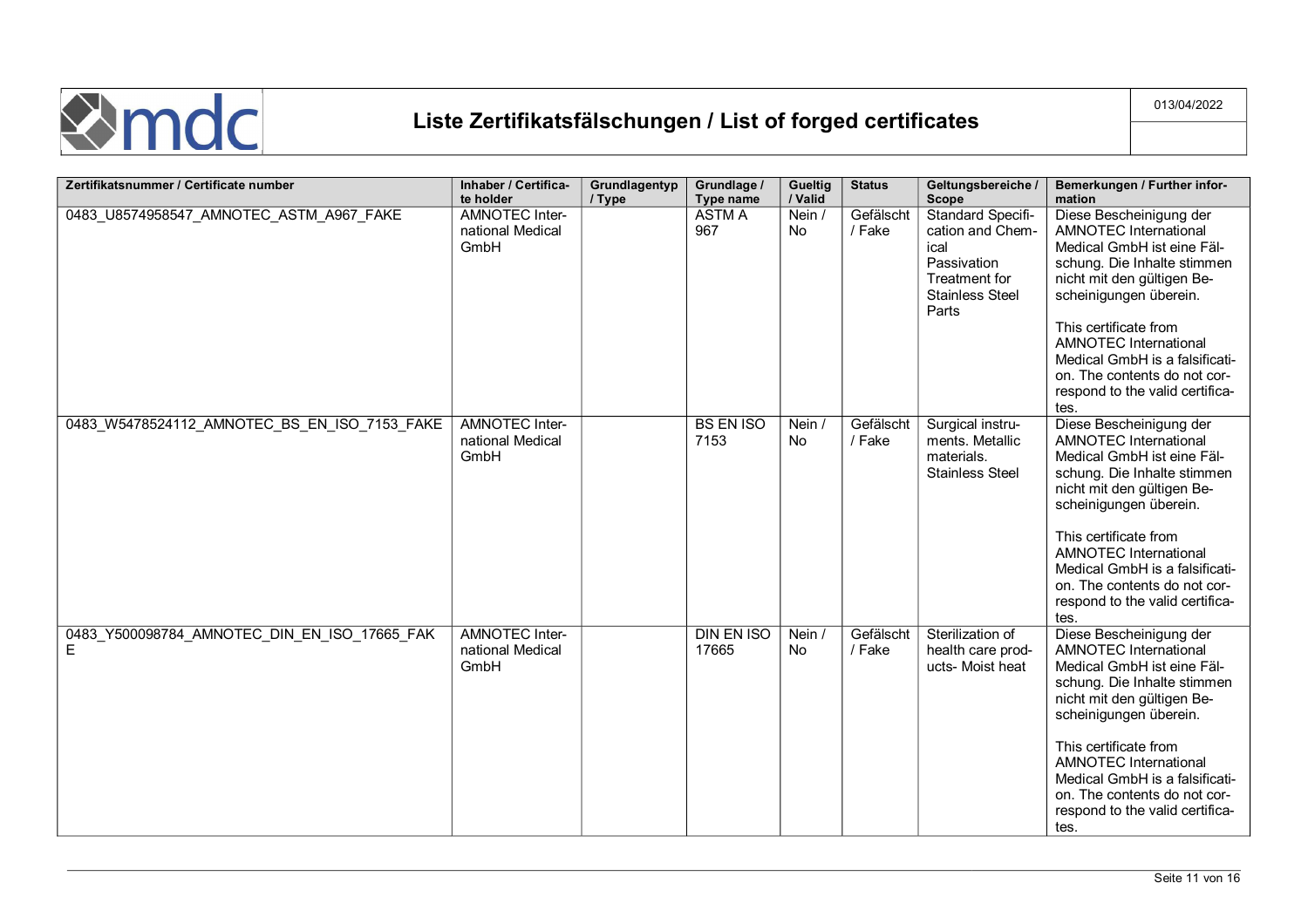

| Zertifikatsnummer / Certificate number   | Inhaber / Certifica-<br>te holder                                           | Grundlagentyp<br>/ Type                | Grundlage /<br>Type name                                       | <b>Gueltig</b><br>/ Valid | <b>Status</b>       | Geltungsbereiche /<br><b>Scope</b>                                                              | Bemerkungen / Further infor-<br>mation                                                                                                                                                                                                                                                                                                                                                                                                                                                                                                                  |
|------------------------------------------|-----------------------------------------------------------------------------|----------------------------------------|----------------------------------------------------------------|---------------------------|---------------------|-------------------------------------------------------------------------------------------------|---------------------------------------------------------------------------------------------------------------------------------------------------------------------------------------------------------------------------------------------------------------------------------------------------------------------------------------------------------------------------------------------------------------------------------------------------------------------------------------------------------------------------------------------------------|
| 0483_Z5558720014_AMNOTEC_BS_EN_3769_FAKE | <b>AMNOTEC Inter-</b><br>national Medical<br>GmbH                           |                                        | <b>BS EN</b><br>3769                                           | Nein /<br><b>No</b>       | Gefälscht<br>/ Fake | Electrolytic pol-<br>ishing of corro-<br>sion resisting<br>steels and heat<br>resistance alloys | Diese Bescheinigung der<br><b>AMNOTEC International</b><br>Medical GmbH ist eine Fäl-<br>schung. Die Inhalte stimmen<br>nicht mit den gültigen Be-<br>scheinigungen überein.<br>This certificate from<br>AMNOTEC International<br>Medical GmbH is a falsificati-<br>on. The contents do not cor-<br>respond to the valid certifica-<br>tes.                                                                                                                                                                                                             |
| 0483 D1055301645 BBDS fake               | <b>BBDS ENERJI</b><br>SANAYI<br><b>TICARET</b><br>LIMITED<br><b>SIRKETI</b> | <b>EU-Richtlinie</b><br>/ EU-Directive | <b>RL</b><br>93/42/EWG,<br>Anhang II,<br>ohne Ab-<br>schnitt 4 | Nein /<br>No              | Gefälscht<br>/ Fake | Respiratory de-<br>vice producing<br>oxygen                                                     | Das vorliegende Zertifikat ist<br>eine Fälschung. Die Firma<br><b>BBDS ENERJI SANAYI</b><br><b>TICARET LIMITED SIRKETI</b><br>ist kein Kunde der mdc medi-<br>cal<br>device certification GmbH<br>und hat auch niemals ein<br>Zertifikat von mdc medical<br>device certification GmbH<br>erhalten.<br>The certificate is a fake.<br><b>BBDS ENERJI SANAYI</b><br><b>TICARET LIMITED SIRKETI</b><br>is not a mdc medical device<br>certification GmbH customer<br>and has never received a<br>certificate from mdc medical<br>device certification GmbH. |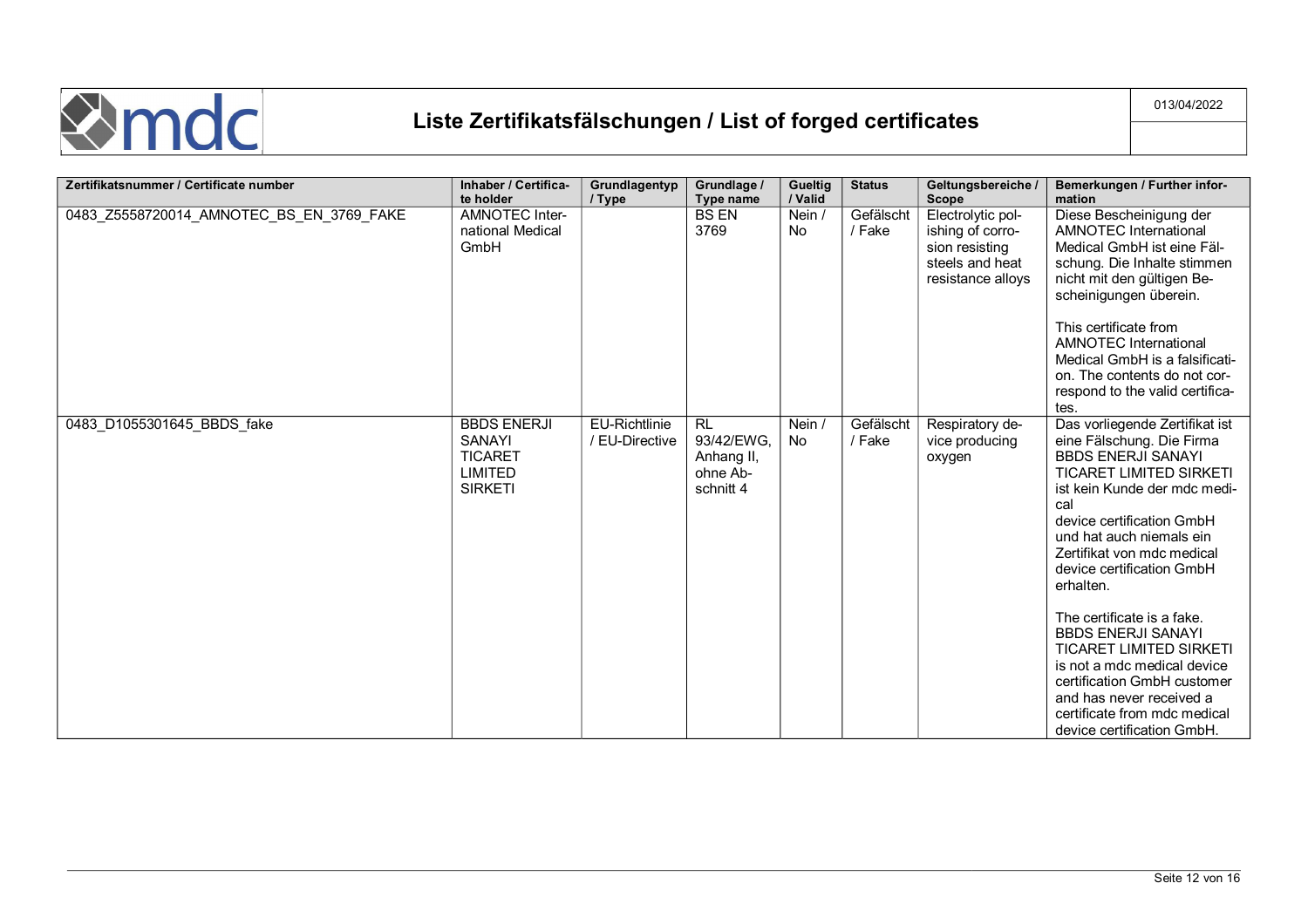

| Zertifikatsnummer / Certificate number        | Inhaber / Certifica-<br>te holder | Grundlagentyp<br>/ Type  | Grundlage /<br>Type name | <b>Gueltig</b><br>/ Valid | <b>Status</b>       | Geltungsbereiche /<br><b>Scope</b>                                                             | Bemerkungen / Further infor-<br>mation                                                                                                                                                                                                                                                                                                                                                                                                            |
|-----------------------------------------------|-----------------------------------|--------------------------|--------------------------|---------------------------|---------------------|------------------------------------------------------------------------------------------------|---------------------------------------------------------------------------------------------------------------------------------------------------------------------------------------------------------------------------------------------------------------------------------------------------------------------------------------------------------------------------------------------------------------------------------------------------|
| 0483_D1263400016_Lars_Qvist_EN_ISO_374_FAKE   | Lars Qvist                        |                          | <b>EN ISO 374</b>        | Nein /<br>No              | Gefälscht<br>/ Fake | production and<br>distribution of<br>sterile and non-<br>sterile disposable<br>medical devices | Das vorliegende Zertifikat ist<br>eine Fälschung. Die Firma<br>Lars Qvist ist kein Kunde der<br>mdc medical device certifica-<br>tion GmbH und hat auch<br>niemals ein Zertifikat von mdc<br>medical device certification<br>GmbH erhalten.<br>The certificate is a fake. Lars                                                                                                                                                                    |
|                                               |                                   |                          |                          |                           |                     |                                                                                                | Qvist is not a mdc medical<br>device certification GmbH<br>customer and has never<br>received a certificate from<br>mdc medical device certifica-<br>tion GmbH.                                                                                                                                                                                                                                                                                   |
| 0483_D1263400016_Lars_Qvist_EN_ISO_13485_FAKE | Lars Qvist                        | QM-Norm /<br>QM-Standard | EN ISO<br>13485:2016     | Nein /<br>No              | Gefälscht<br>/ Fake | production and<br>distribution of<br>sterile and non-<br>sterile disposable<br>medical devices | Das vorliegende Zertifikat ist<br>eine Fälschung. Die Firma<br>Lars Qvist ist kein Kunde der<br>mdc medical device certifica-<br>tion GmbH und hat auch<br>niemals ein Zertifikat von mdc<br>medical device certification<br>GmbH erhalten.<br>The certificate is a fake. Lars<br>Qvist is not a mdc medical<br>device certification GmbH<br>customer and has never<br>received a certificate from<br>mdc medical device certifica-<br>tion GmbH. |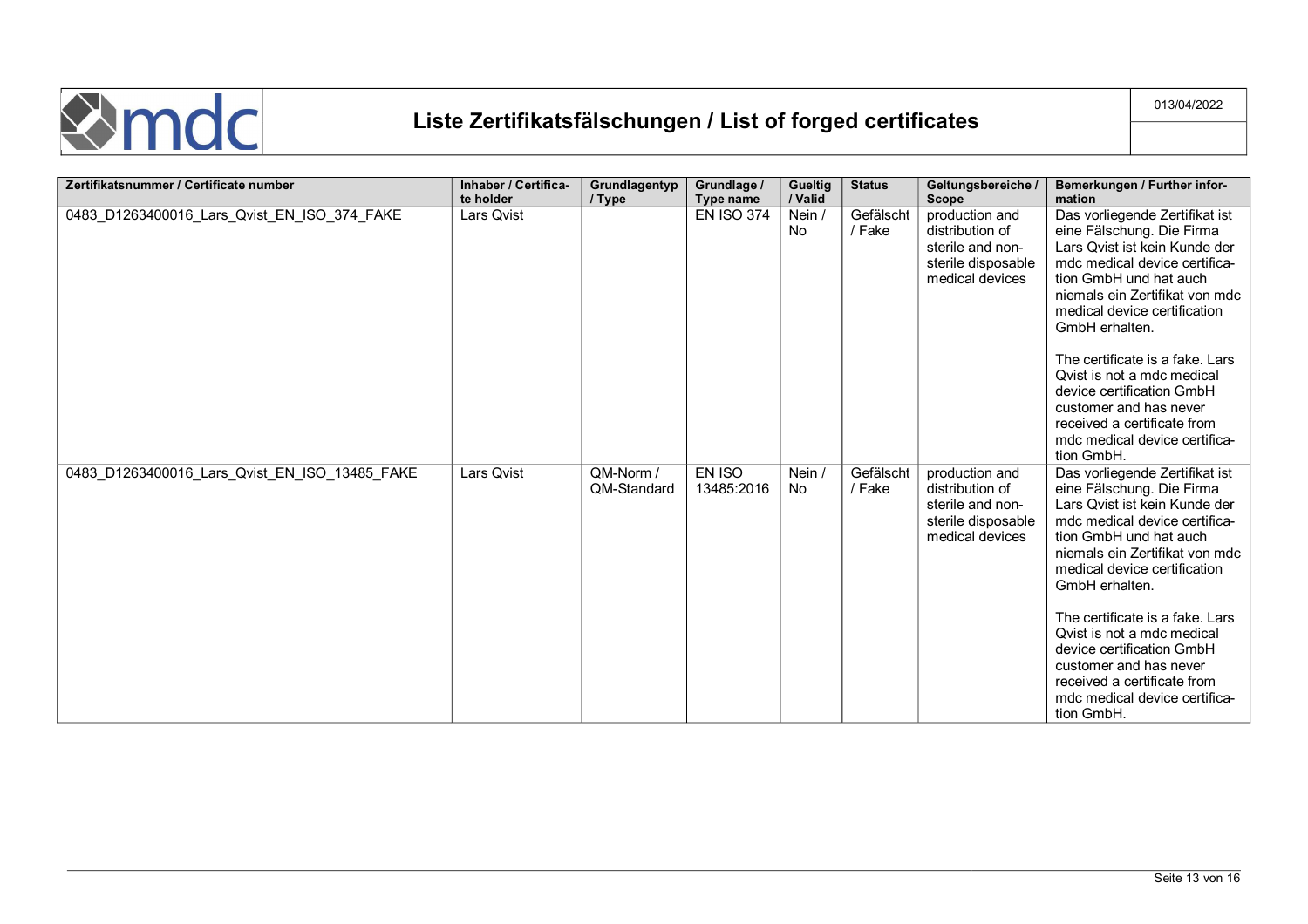

| Zertifikatsnummer / Certificate number           | Inhaber / Certifica-<br>te holder | Grundlagentyp<br>/ Type                | Grundlage /<br>Type name                  | Gueltig<br>/ Valid  | <b>Status</b>       | Geltungsbereiche /<br><b>Scope</b>                                                                                                                                                                                                                                                                                                                                                                                                              | Bemerkungen / Further infor-<br>mation                                                                                                                                                                                                                                                                                                                                                                                                                                           |
|--------------------------------------------------|-----------------------------------|----------------------------------------|-------------------------------------------|---------------------|---------------------|-------------------------------------------------------------------------------------------------------------------------------------------------------------------------------------------------------------------------------------------------------------------------------------------------------------------------------------------------------------------------------------------------------------------------------------------------|----------------------------------------------------------------------------------------------------------------------------------------------------------------------------------------------------------------------------------------------------------------------------------------------------------------------------------------------------------------------------------------------------------------------------------------------------------------------------------|
| 0483_D1263400017_Lars_Qvist_EN_ISO_13485_FAKE    | Lars Qvist                        | <b>EU-Richtlinie</b><br>/ EU-Directive | <b>RL</b><br>93/42/EWG,<br>Anhang V,<br>3 | Nein /<br><b>No</b> | Gefälscht<br>/ Fake | sterile disposable<br>syringes, infusion<br>sets, perfusion<br>sets and transfu-<br>sion sets, sterile<br>needles, sterile<br>surgical gloves,<br>intravenous cath-<br>eters, surgical<br>gowns, surgical<br>kits and surgical<br>drapes                                                                                                                                                                                                        | Das vorliegende Zertifikat ist<br>eine Fälschung. Die Firma<br>Lars Qvist ist kein Kunde der<br>mdc medical device certifica-<br>tion GmbH und hat auch<br>niemals ein Zertifikat von mdc<br>medical device certification<br>GmbH erhalten.<br>The certificate is a fake. Lars<br>Qvist is not a mdc medical<br>device certification GmbH<br>customer and has never<br>received a certificate from<br>mdc medical device certifica-<br>tion GmbH.                                |
| 0483_D1251600044_Precautionary_EN_ISO_13485_FAKE | Precautionary<br>Care GmbH        |                                        | EN ISO<br>13485:2016                      | Nein /<br>No        | Gefälscht<br>/ Fake | design, develop-<br>ment, manufac-<br>turing and distri-<br>bution of dispos-<br>able and<br>protective head-<br>wwear (face<br>masks, caps,<br>duck mask),<br>Handwear<br>(Glove,<br>sleeve cover),<br>Bodywear (Isola-<br>tion gown, Surgi-<br>cal gown, Cover-<br>all, Scrub suit,<br>lab coat, apron,<br>visitor coat, un-<br>derwear), Foot-<br>wear (Shoe cov-<br>er, boot cover),<br>Others (Pollow<br>cover, Surgical<br>kit, Face rest | Das vorliegende Zertifikat ist<br>eine Fälschung. Die Firma<br>Precautionary Care GmbH ist<br>kein Kunde der mdc medical<br>device certification GmbH<br>und hat auch niemals ein<br>Zertifikat von mdc medical<br>device certification GmbH<br>erhalten.<br>The certificate is a fake. Pre-<br>cautionary Care GmbH is not<br>a mdc medical device certifi-<br>cation GmbH customer and<br>has never received a certifi-<br>cate from mdc medical device<br>certification GmbH. |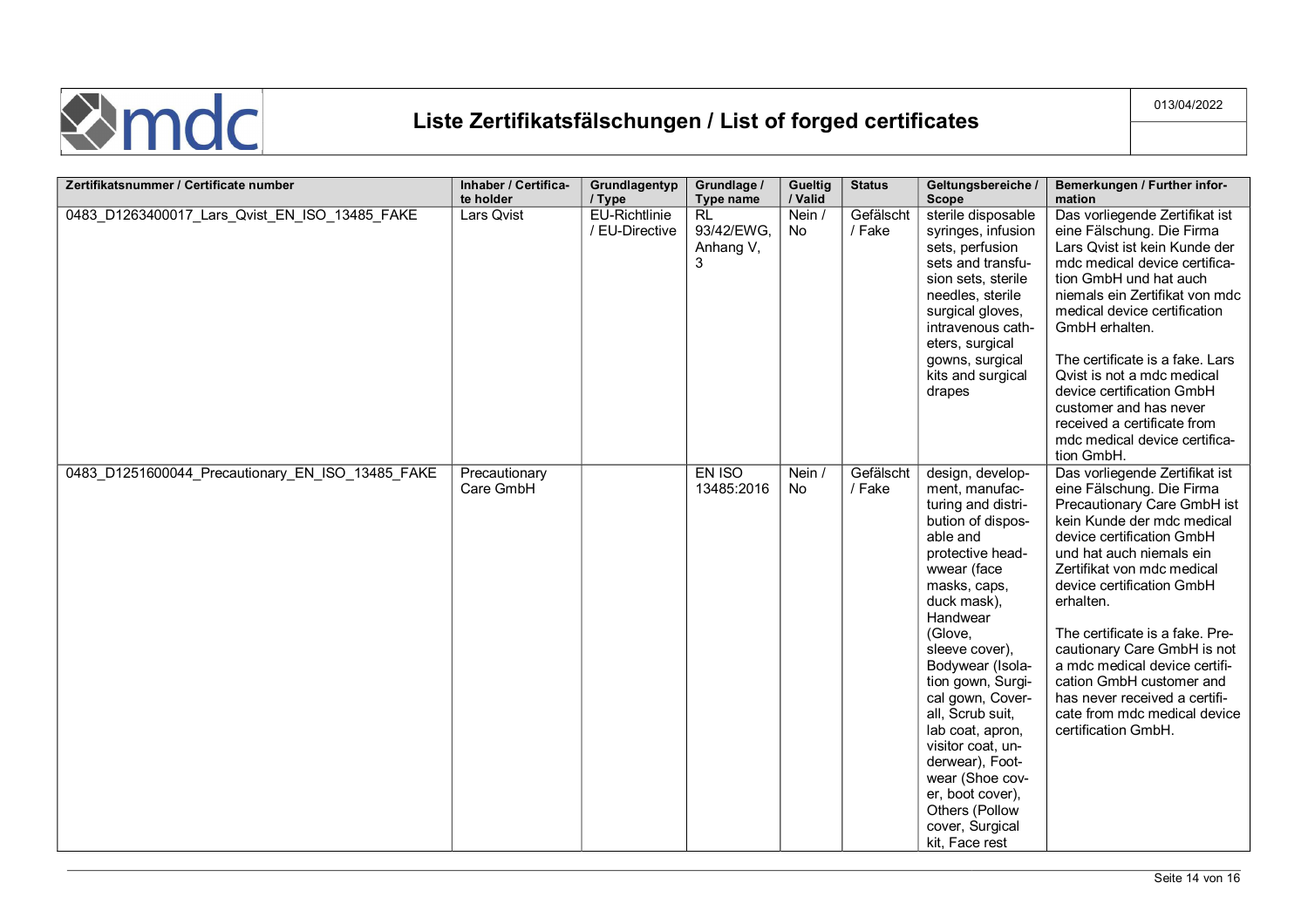

| Zertifikatsnummer / Certificate number        | Inhaber / Certifica-                                                                                  | Grundlagentyp            | Grundlage /                | Gueltig             | <b>Status</b>       | Geltungsbereiche /                                                                    | Bemerkungen / Further infor-                                                                                                                                                                                                                                                                       |
|-----------------------------------------------|-------------------------------------------------------------------------------------------------------|--------------------------|----------------------------|---------------------|---------------------|---------------------------------------------------------------------------------------|----------------------------------------------------------------------------------------------------------------------------------------------------------------------------------------------------------------------------------------------------------------------------------------------------|
|                                               | te holder                                                                                             | / Type                   | Type name                  | / Valid             |                     | <b>Scope</b><br>cover, bed cover,                                                     | mation                                                                                                                                                                                                                                                                                             |
|                                               |                                                                                                       |                          |                            |                     |                     | bed sheet)                                                                            |                                                                                                                                                                                                                                                                                                    |
| 0483/D1055302125_TANKOC_TEKSTIL_ELEKTRIK_fake | <b>TANKOC</b><br><b>TEKSTIL</b><br><b>ELEKTRIK</b><br><b>MALZEMELERI</b><br>SAN. VE TIC.<br>LTD. STI. | VO 2017/745              | $\overline{V}$<br>2017/745 | Nein /<br><b>No</b> | Gefälscht<br>/ Fake | three-ply surgical<br>face mask                                                       | Das vorliegende Zertifikat ist<br>eine Fälschung. Die TANKOC<br><b>TEKSTIL ELEKTRIK</b><br>MALZEMELERI SAN. VE<br>TIC. LTD. STI. ist kein Kunde<br>der mdc medical device certi-<br>fication GmbH und hat auch<br>niemals ein Zertifikat von mdc<br>medical device certification<br>GmbH erhalten. |
|                                               |                                                                                                       |                          |                            |                     |                     |                                                                                       | The certificate is a fake.<br><b>TANKOC TEKSTIL</b><br>ELEKTRIK MALZEMELERI<br>SAN. VE TIC. LTD. STI. is not<br>a mdc medical device certifi-<br>cation GmbH customer and<br>has never received a certifi-<br>cate from mdc medical device<br>certification GmbH.                                  |
| 0483_D1389900004_AISA_EN_ISO_13485_FAKE       | <b>AISA</b><br>CORPORATION                                                                            | QM-Norm /<br>QM-Standard | EN ISO<br>13485            | Nein /<br><b>No</b> | Gefälscht<br>/ Fake | Surgical, Dental,<br>Beauty, Manicure<br>& Pedicure, Vet-<br>erinary Instru-<br>ments | Das vorliegende Zertifikat ist<br>eine Fälschung. Die Firma<br>AISA CORPORATION ist<br>kein Kunde der mdc medical<br>de-vice certification GmbH<br>und hat auch niemals ein<br>Zertifikat von mdc medical<br>device certification GmbH<br>erhalten.<br>The AISA CORPORATION                        |